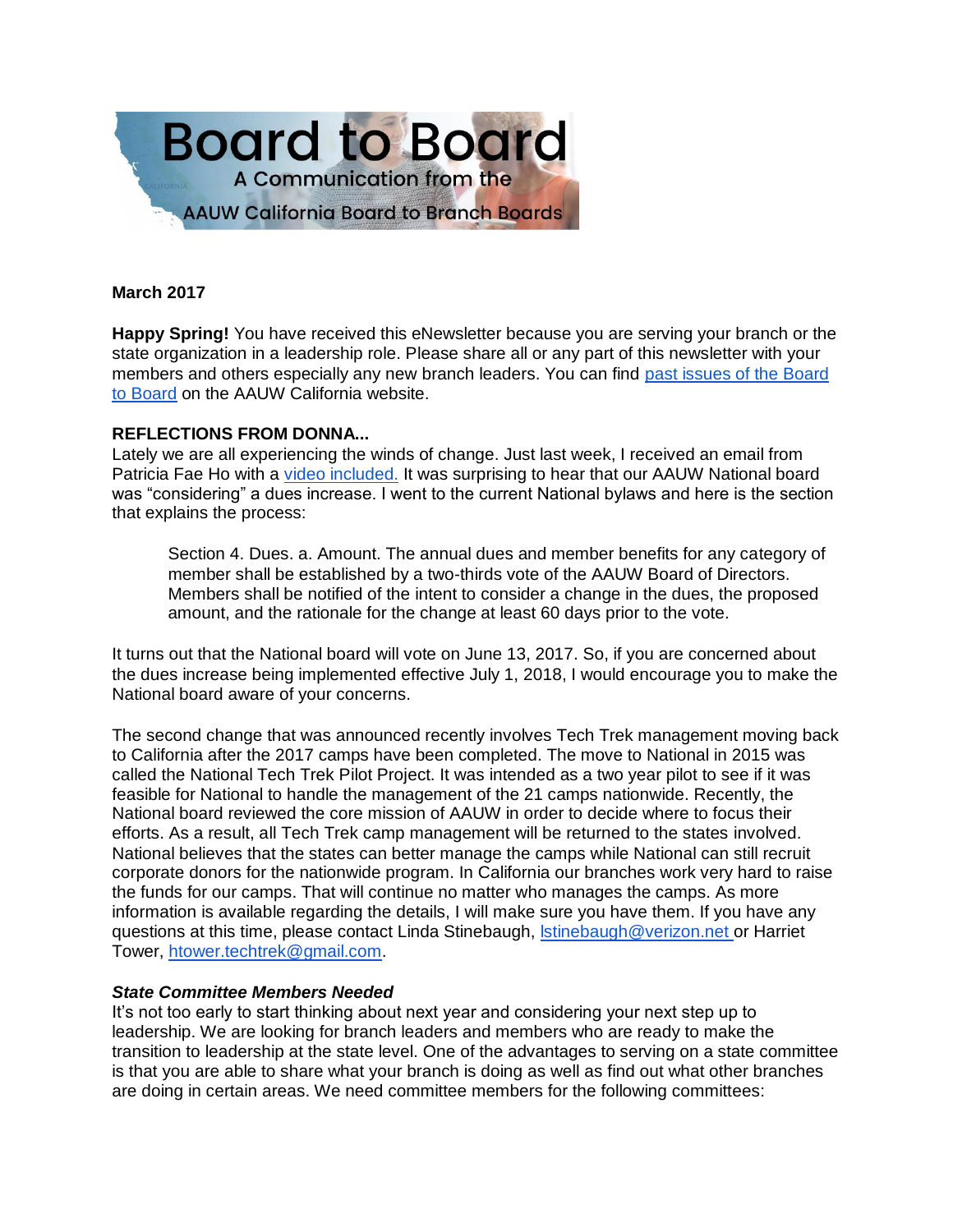Branch Support Communications Development & Marketing Finance Governance Leadership Development Membership Nominations & Elections Program Public Policy State Project Oversight

There is more information on the state website under. The [application for committee service](http://www.aauw-ca.org/join-the-board/) is also there. Please take a few moments and consider the possibilities for yourself and your branch and then fill out the form and send it in. It could be the beginning of a new adventure for you.

Thank you for all you do. Together we will keep moving toward equity for all women and girls. **Donna Mertens,** President, AAUW CA, [statepresident@aauw-ca.org](mailto:statepresident@aauw-ca.org)

## **GOVERNANCE**

## *THE MORATORIUM is LIFTED for updating branch bylaws….*

The following message was distributed to all branch bylaws chairs and presidents in mid-February. Please move forward on getting your bylaws current. It is critical that you have your bylaws filed with National by June 30th in order for your branch to be in good standing as an affiliate of AAUW.

The new [model bylaws for branches and incorporated branches, along with](http://www.aauw-ca.org/branch-governance/)  [directions/guidelines,](http://www.aauw-ca.org/branch-governance/) are now posted on the AAUW California website under Branch Governance. All branch bylaws need to be updated and submitted to National no later than **June 30, 2017**. If you have any questions or difficulty with updating your branch bylaws please contact your representative on the AAUW CA Governance Committee (contacts are listed on the Guidelines Document on the website) and also send your inquiry to [governance@aauw-ca.gov.](mailto:governance@aauw-ca.gov)

**Sue Cochran, AAUW CA Governance Committee Chair, [sjcaauw@sonic.net](mailto:sjcaauw@sonic.net)**

#### **FINANCE**

Do I owe you a response on something? Please let me know because I accidentally permanently deleted my entire inbox, so any pending actions were lost. One action item I do remember, but cannot remember which branch is waiting for it, is on the CT-1/RRF-1 forms. For all branches' information, the explanation from the California State Attorney General's office is below:

All charitable corporations, unincorporated associations, trustees, or other persons holding assets in trust for charitable purposes must register with the Attorney General's Registry of Charitable Trusts within 30 days of initially receiving assets (funds, property, etc.). Entities are reviewed on a case by case basis to determine if they are subject to the registration and reporting requirements in California Government Code sections 12585 and 12586. Entities that are organized primarily as a hospital, an accredited educational institution, or a religious organization are exempt from registration and reporting requirements.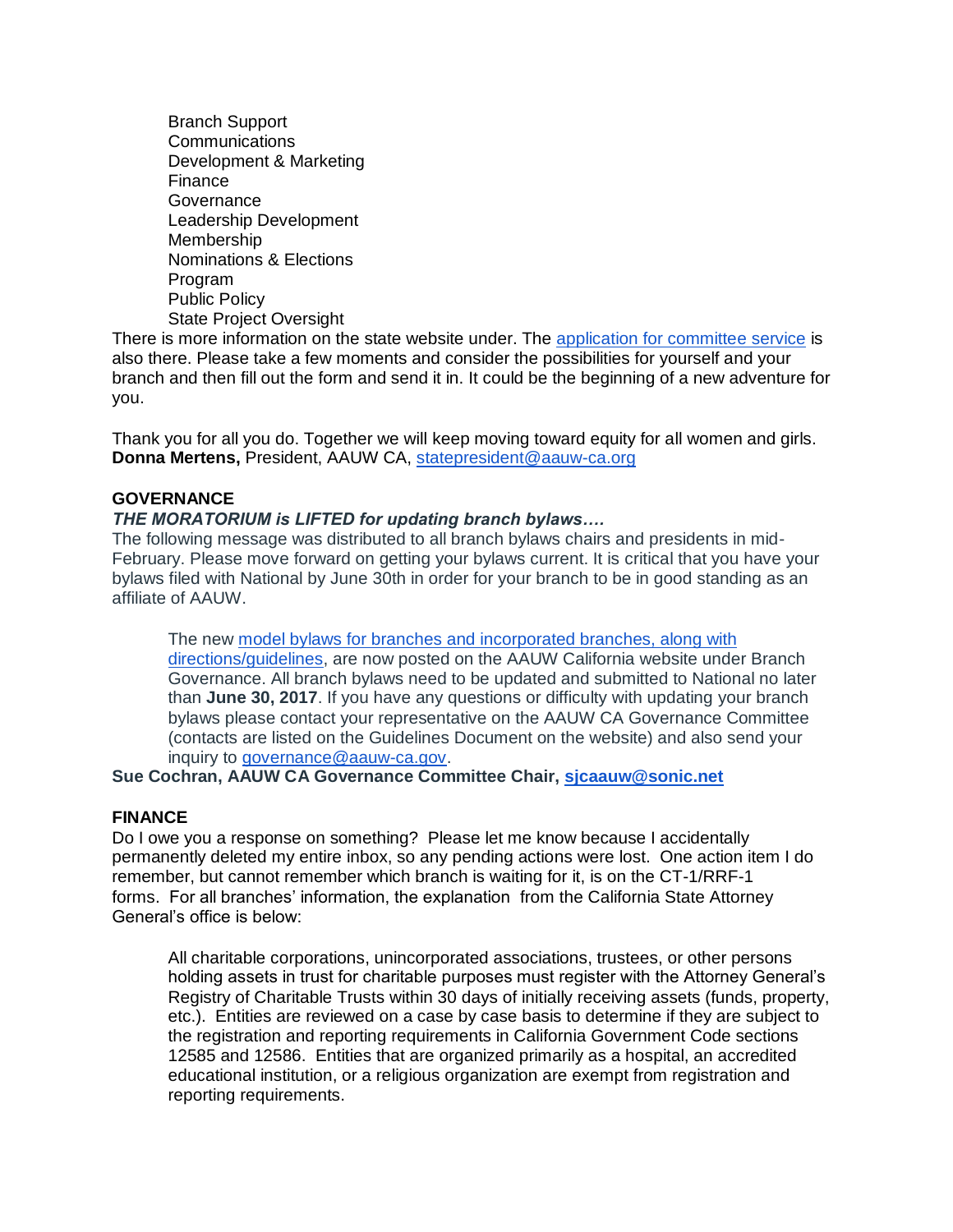To complete initial registration, submit the following documents and information to the Registry:

1. Form CT-1, available for download at: [http://oag.ca.gov/charities/forms.](http://oag.ca.gov/charities/forms)

2. Founding documents, as follows:

1. Corporations: articles of incorporation and all amendments and current bylaws.

1. Associations: instrument creating the organization (bylaws, constitution, and/or articles of association).

1. Trusts: trust instrument or will and decree of final distribution.

2. Trustees for charitable purposes: statement describing your operations and charitable purpose.

3. IRS Form 1023, if submitted to IRS.

- 4. IRS determination letter, if received from IRS.
- 5. \$25.00 initial registration fee.

Submit to:

California Attorney General's Office Registry of Charitable Trusts P.O. Box 903447 Sacramento, CA 94203-4470

Questions on this or other financial matters should be sent to me at [cfo@aauw-ca.org.](mailto:cfo@aauw-ca.org) Or call, (562) 597-4781.

**Patricia Ferrer**, AAUW CA CFO, [cfo@aauw-ca.org](mailto:cfo@aauw-ca.org)

## **COMMUNICATIONS**

Have you received your copy of the *California Perspective*? We're still waiting to hear from you! Please take a few minutes to complete this short [survey a](https://www.surveymonkey.com/r/2NWR3HX)nd tell us what you like about the publication and what you think can be improved. Feel free to forward the link to your members and ask them to complete the survey as well. The deadline for completion is March 31st.

Having difficulty finding what you need on the AAUW California website? We know! We're reviewing each section of the website with the state committee chairs to assure that the most common information you need is easily available. We've added a more robust search tool and a prominent search bar on the home page. We've also added some additional categories to assist you in searching. Most items related to AAUW California business can be accessed from the very top menu bar: **HOME, AAUW CA BUSINESS, BRANCH SUPPORT, PROGRAMS & EDUCATION, CALENDAR, CONTACT US**.

**Sandi Gabe,** Director, Communications, [Communications@aauw-ca.org](mailto:Communications@aauw-ca.org)

## **AAUW FUND**

All branch Presidents, Finance officers and Fund V.P.s received their year-end contribution report in February. The report is generated from National and includes all branch donations. It is sent to the State Fund committee chair, who sends each branch its report. Per instructions from National, the report goes to branch presidents and fund chairs. We have been including branch finance officers as well because they are usually the ones keeping track of branch donations, and quite a few branches don't have fund chairs listed in the state directory. The reports are for these officers to check to be sure the information, to the best of their knowledge, is correct. If it isn't, they contact the State Fund committee chair who works with National to correct the information. These reports are not for publication or to be printed in branch newsletters; they are strictly for the use of the branch officers listed above. If there are multiple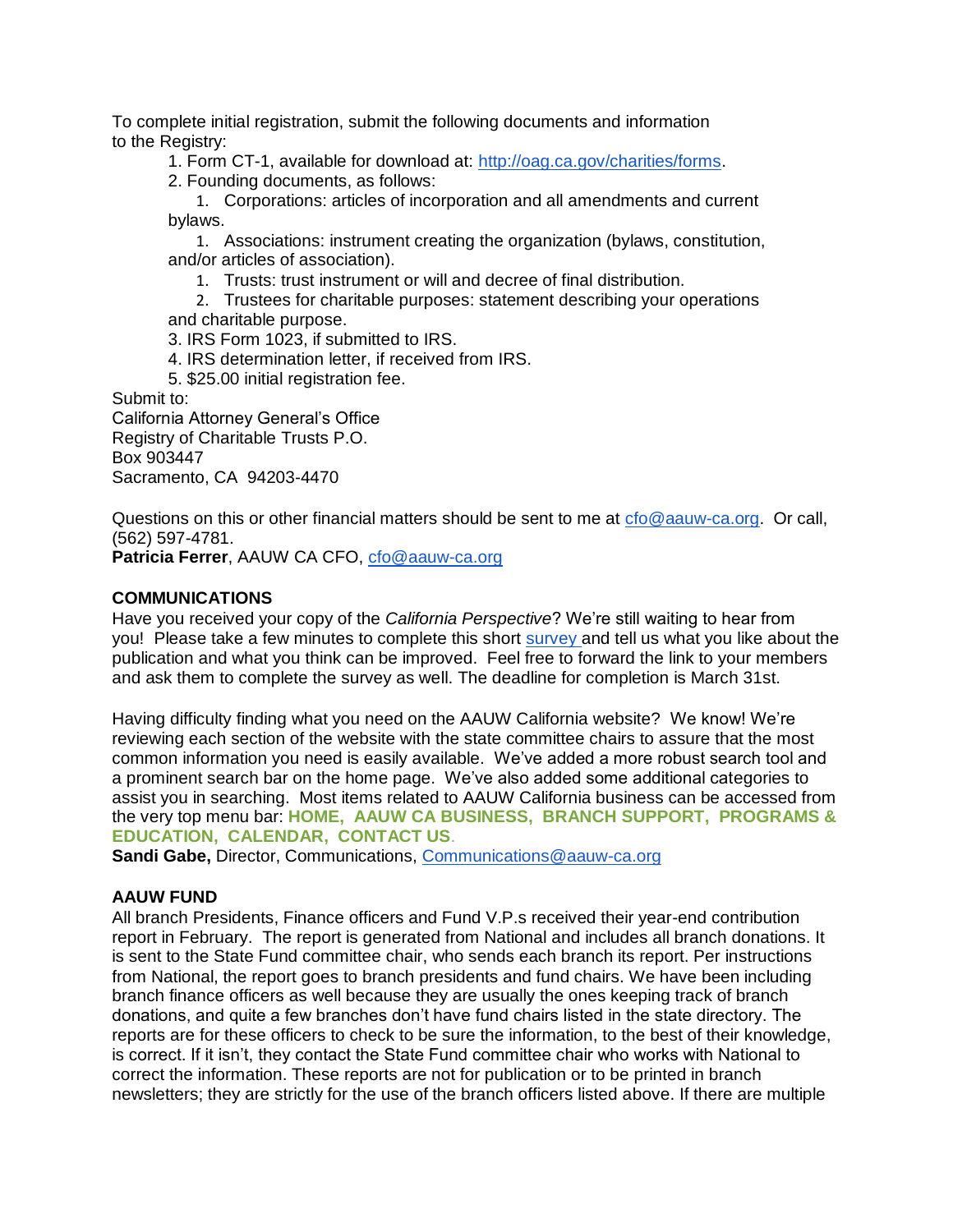presidents or finance officers or fund chairs listed, they are all sent the report as we have no way of knowing what their job is in the branch. Be sure to compare the report with your records and let Sharon Westafer know if you have questions.

If you would like to create certificates to honor your donors, the templates are available on the AAUW California website under [AAUW Fund](http://www.aauw-ca.org/certificate-templates/) The certificates look nice if you use 32# certificate paper.

**Sharon Westafer**, Director, Chair AAUW Fund Committee, [aauwfund@aauw-ca.org](mailto:aauwfund@aauw-ca.org)

## **LEADERSHIP**

Don't forget to sign up for a Leadership day in your area. We have some exciting, interactive workshops created for you and your potential branch leaders. **The dates and locations are:** March 11th – West Bay

## **[San Jose City College](https://goo.gl/maps/ZVp4SH5ZDbN2)**

March 25th – Los Angeles Area **PIH – [Rooms A&B, Whittier](https://goo.gl/maps/hhXUtbJAfDD2)** April 1st – East Bay/Central Valley **[CSU East Bay, Concord Campus](https://goo.gl/maps/h7SizA3dxCL2)** May 20th – Santa Barbara County **[UCSB, Mosher Alumni House](https://goo.gl/maps/u9ULc8GAMpq)**

[Register online!](https://www.eventbrite.com/e/aauw-california-leadership-days-2017-tickets-31651953846) If you have any questions, please don't hesitate to contact: **Cathy Foxhoven,** Director, AAUW CA Leadership Development, [aauwfox@gmail.com](mailto:aauwfox@gmail.com)

#### **SPEECH TREK**

Is your branch thinking about participating in Speech Trek in 2018? If so, you won't want to miss the finals competition on April 22nd at the annual meeting. Register for the Annual Meeting [online.](http://www.aauw-ca.org/2017-annual-meeting/) Members of the Speech Trek team will be available to answer your questions and provide valuable information.

**Cathy Foxhoven,** AAUW CA Speech Trek Coordinator, [speechtrek@aauw-ca.org](mailto:speechtrek@aauw-ca.org)

#### **MEMBERSHIP**

We asked, they answered! Membership VP's can now access the State MAL (Members At Large, or National members) list on the Member Services Database (MSD). No need to wait for the Branch President to do it. You may download the list into a csv (spreadsheet) file and then sort it by city or zipcode. Zipcode is a useful way to do it so that you can see surrounding areas. You can then invite local National Members to check out your branch. Contact Membership if you need help with this useful tool.

On March 7th, the Branch February 1 count detail can be found on the MSD under the heading "Branch Status." Branch Presidents and Finance Officers can download this list. Please be sure to check this list to be sure all of your members are listed correctly. Questions? Please contact Membership.

FYI - If you are on a page on the MSD and have a question about that page, click on the little green diamond in the top right corner. You'll find a detailed explanation for the page.

Remember, a new member joining March 16th or after will be a member until June 2018. That's up to 15 months of membership for the price of 12 - what a deal. Add the incentive of the Shape the Future Campaign which offers new members half off National dues and you have the perfect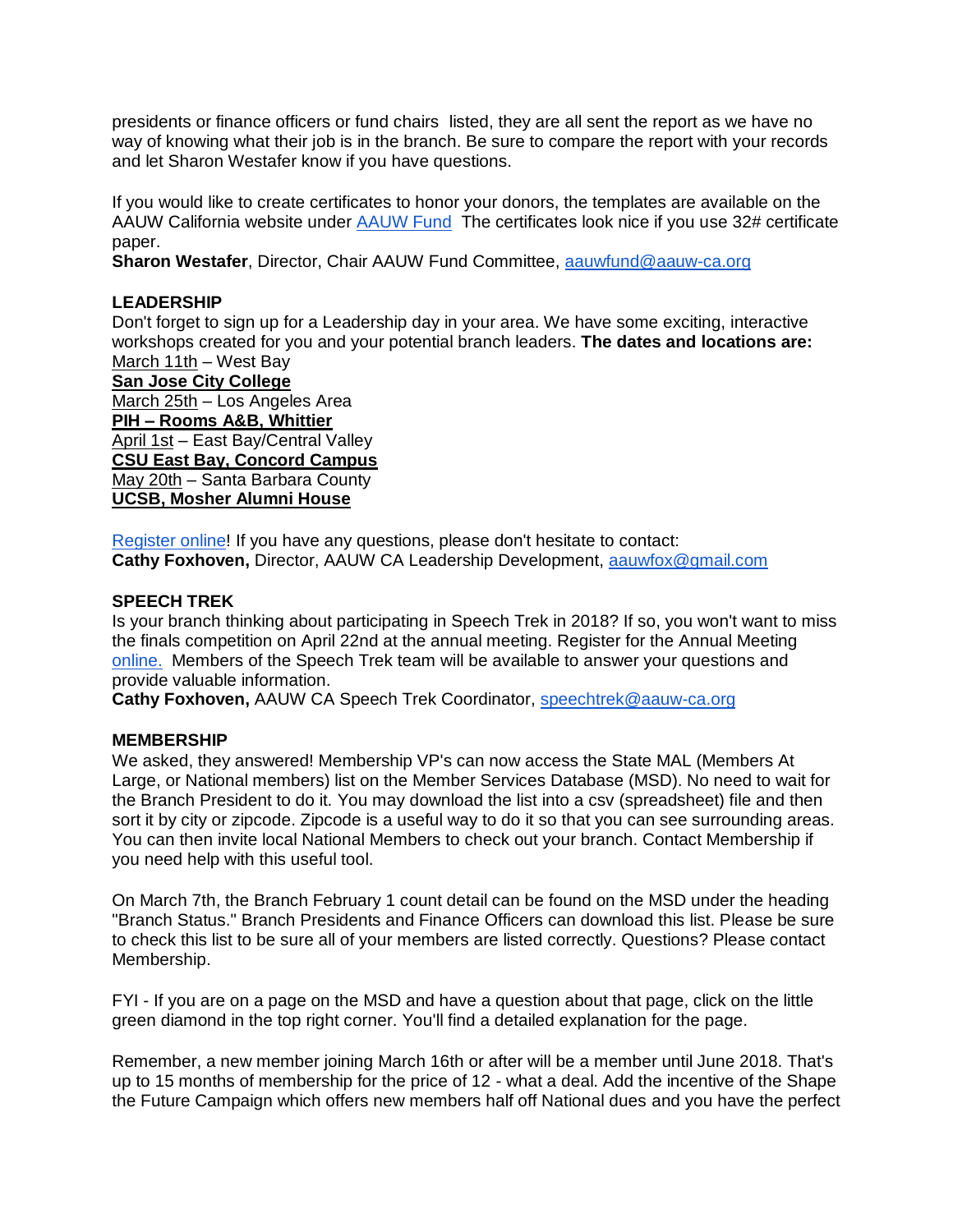opportunity. For every two new members joining under Shape the Future, the branch receives one free membership (maximum of 5 per year) to use any way they like. You could: offer free National membership to a speaker; use one as a prize for the member who recruited the most new members; offer one as a prize in a drawing from among the members who have renewed their membership by a certain date; offer one to a member who may be struggling to pay their dues... whatever!

**Alex Bellenger**, Director, Membership Committee Co-Chair, [alexbellenger22@yahoo.com](mailto:alexbellenger22@yahoo.com) and **Kathy Andreini**, Membership Committee Co-Chair, [kathyaauw@gmail.com](mailto:kathyaauw@gmail.com)

# **COLLEGE/UNIVERSITY PARTNERS**

*Check out our [College/University](http://www.aauw-ca.org/college-university-partners/) information on the AAUW California website.* If you are asking yourself "How do I recruit a College or University Partner" or, "What do I do after I recruit a College or University Partner?" we have answers for you just a click away. We have revised the ["Handbook for C/U Coordinators"](http://www.aauw-ca.org/documents/2017/01/cu-partner-box.docx) in an interactive style taking you to the information you need. You will also find the recruiting information you need. We are available to answer questions and help you any way we can after you check out the website. **Tina Byrne**, C/U Committee Chair, [aauwtina@gmail.com](mailto:aauwtina@gmail.com)

## **PUBLIC POLICY**

## *Using Social and Traditional Media for AAUW Advocacy*

Branches have many events planned for the spring months. In addition, as bills move through the legislature there will be opportunities to carry out advocacy activities for our legislative priorities. Using traditional and social media can get AAUW activities and messages to a broader audience than just our members. **Equal Pay Day on April 4 is a great opportunity to use media to reach out into your community – make it a goal in your branch!**

Amy Becker, National's Political Media Manager, provided these suggestions.

## **Print Media – the Press:**

News desks receive a lot of unsolicited **press releases**. They are not always printed and may not even be read. To give your release an edge, you need to have a hook that grabs the reporter immediately. Including quotations also commands attention.

**Press advisories** are a good approach. This lets the news outlet know about your activity in advance and gives them the opportunity to contact you and ask for more information or a press release, or to send a reporter to the event. Good to follow up with a phone call.

For **breaking news**, a quick email is a good tool. Perhaps you have someone who can be interviewed related to the story – let the news outlet know this.

**Letters to the editor** can highlight the work of AAUW. Usually these are responsive, reacting to an event or trend. They should be under 250 words (you can check word requirements with the news outlet), and should cover only one or two points. These are quick turnaround items – short deadlines.

**Op Ed** pieces offer you a chance to comment and give opinions. The paper will have a calendar for submittals, but it is usually about a month ahead of print date. The pieces have to be approved by an editorial page editor and copy editor. A good approach is to pitch the piece to the outlet in advance – send a summary and follow up with a phone call. These can be longer – 600 to 1300 words, depending on the agency's policies. Contact the editor or news editor for Op Eds.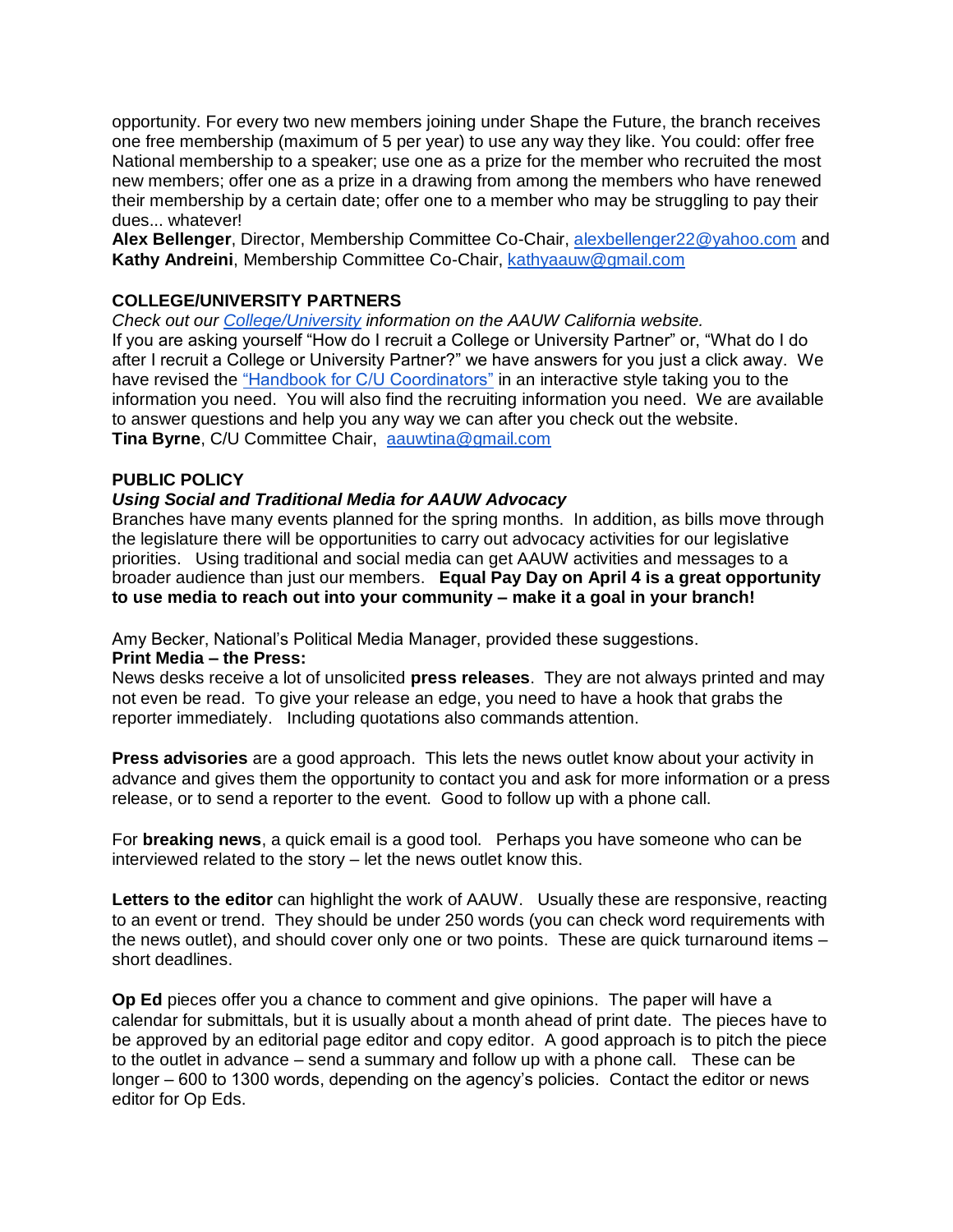Start collecting stories for a **story bank**. You can then draw on these stories to color your press materials.

**Social Media: Twitter** and **Facebook** are quick ways to reach out to a wide and diverse audience. Videos on Facebook are effective.

The AAUW National website has expanded information on [using the media](http://www.aauw.org/resource/how-to-work-with-the-media/) in your work. Sample documents and "how to" instructions are there to help **Sue Miller,** [suellen-aauw@wavecable.org](mailto:suellen-aauw@wavecable.org) and **Nancy Mahr,** [nlmahr@verizon.net](mailto:nlmahr@verizon.net)**,** AAUW Public Policy Co-Chairs

#### **DEVELOPMENT AND MARKETING**

After a few months of keeping a low profile, the Development and Marketing Committee is back.

We would love to help our branches but haven't heard from any of you yet.

Have any of you printed the AAUW California [Informational Brochure d](http://www.aauw-ca.org/state-brochures/)eveloped by the Development and Marketing Team? You can order the brochure and have it printed by VistaPrint through our AAUW California website. How did it go? Please let us know.

We continue to try to find sponsors for the annual meeting and next year's convention. If you help us, we can pass that on in perks and lower costs to attendees. **Deanna Arthur**, Development and Marketing, Chair, deannaaauw@gmail.com

#### **PROGRAM**

Well, alas, our February 28 Eleanor Roosevelt call was "Trumped". So during our March call we will be discussing both chapters 6 and 7 of *Leadership the Eleanor Roosevelt Way*. Everyone is invited to join us at 7 pm on March 28 by dialing 877-885-3221 and entering the access code 7770040.

The members of the program committee are in the process of calling every branch to request a list of your programs for the year. If you have not already sent in your list, please send your list to Lynne Bachelor at [lynneaauw@aol.com](mailto:lynneaauw@aol.com) The reason we are asking for the list is to fulfill one part of our responsibilities outlined in the strategic plan (to understand what % of branch programs are mission-based). You can access the [Strategic Plan](http://www.aauw-ca.org/documents/2016/10/strategic-plan-2014-2016.pdf) on the AAUW California website to see what your hard-working state board has been tasked with accomplishing.

I hope you are planning to attend our state Annual Meeting on April 22. At that time we will be recognizing great programs in the state; please submit an application for recognition of your best program of the year. The [Program Recognition Application Form](http://wp.aauw-ca.org/program-recognition-application/) is available on the AAUW California website and is due by **April 1st**. Thank you to the branches that have submitted applications. These programs will automatically be included.

**Lynne Batchelor,** Director, Chair, AAUW CA Program Committee, [lynneaauw@aol.com](mailto:lynneaauw@aol.com)

#### *Financial Literacy*

As a leading education, research and advocacy organization, AAUW California is paving a path for girls and women to achieve economic security: financial fitness for life.The goal of the Financial Literacy Committee is to provide AAUW branches with the information and tools